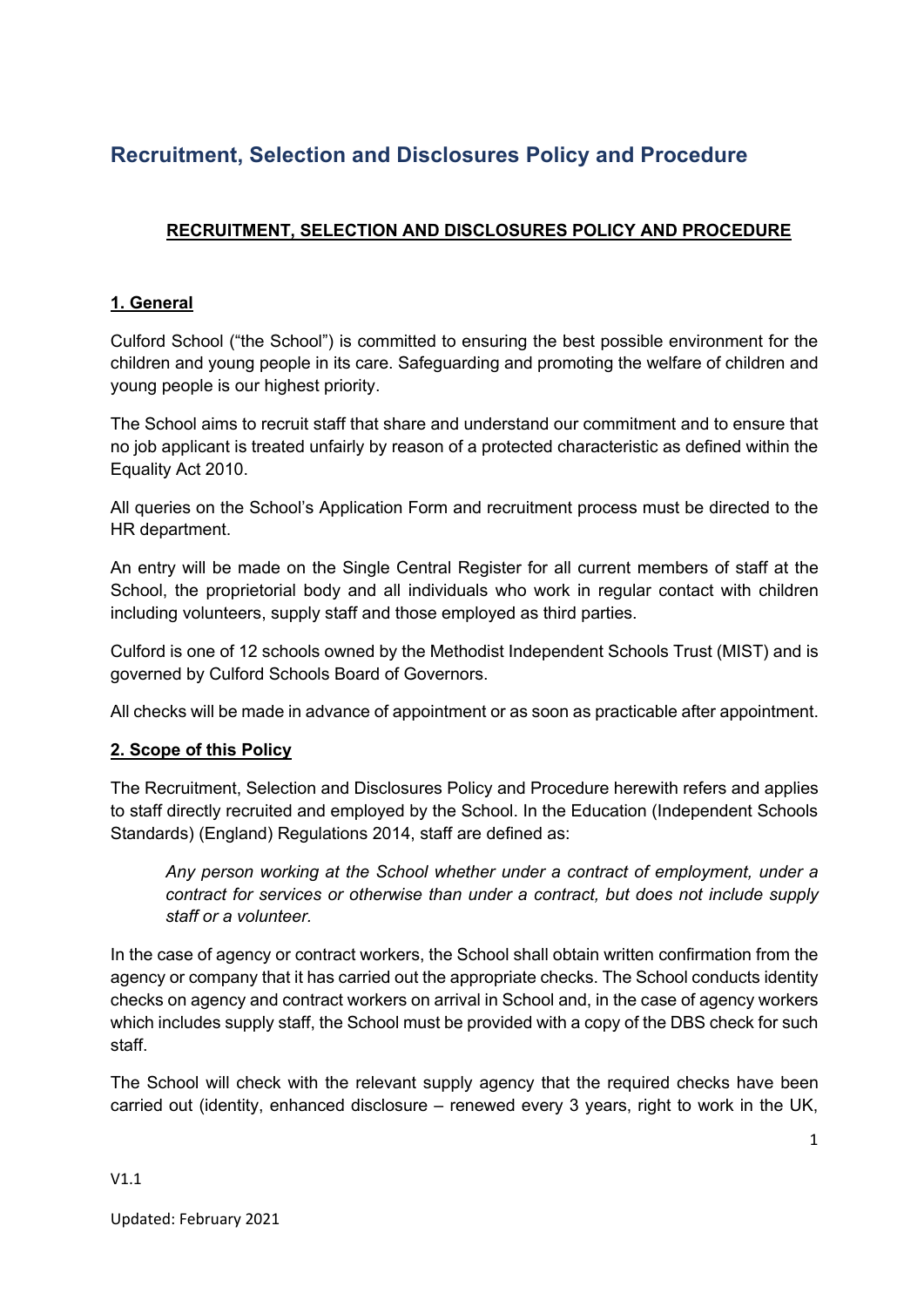barred list, prohibition, qualifications, overseas checks plus in line with KCSIE two references, declaration of medical fitness, check of previous employment history). The Single Central Register shows these checks have been made and the School carries out its own identity check and has seen a copy of the disclosure (whether or not it discloses any information).

Certain individuals are automatically disqualified from acting in senior management positions within a charity. Whether an individual falls into the category of a senior management position is judged using the following criteria:

- A person who is accountable only to the Culford's board of Governors and who carries overall responsibility for the day-to-day management and control of the charity. At Culford School this would be the Headmaster.
- A person who is accountable only to the Head or the governors, and who is responsible for the overall management and control of the charity's finances. At Culford School this would be the Finance and Operations Director, currently Elaine Boardley.

Being disqualified means that a person can't take on, or stay in, a senior manager position – even on an interim basis, unless the Charity Commission has removed (or 'waived') the disqualification.

In respect of contractors, unchecked contractors will under no circumstances be allowed to work unsupervised in School. The School will determine the appropriate level of supervision depending on the circumstances.

Any staff who TUPE transfer into the School's staff will be required to undertake the statutory requirements with regard to safer recruitment checks.

If staff are transferred under TUPE (gap of three months or less and information complete) information will be passed to the new employer and a note made on the Single Central Register that details have been accepted under TUPE.

### **3. Application Form**

The School will only accept applications from candidates completing the relevant Application Form in full. CVs will not be accepted in substitution for completed Application Forms.

The School will make candidates aware that all posts in the School involve some degree of responsibility for safeguarding children, although the extent of that responsibility will vary according to the nature of the post. Candidates for employed posts will receive a Job Description and Person Specification for the role applied for.

Checks will be made of previous employment history to ascertain satisfactory reasons for any gaps in employment. These checks will then be checked against references and any discrepancies discussed with the candidate.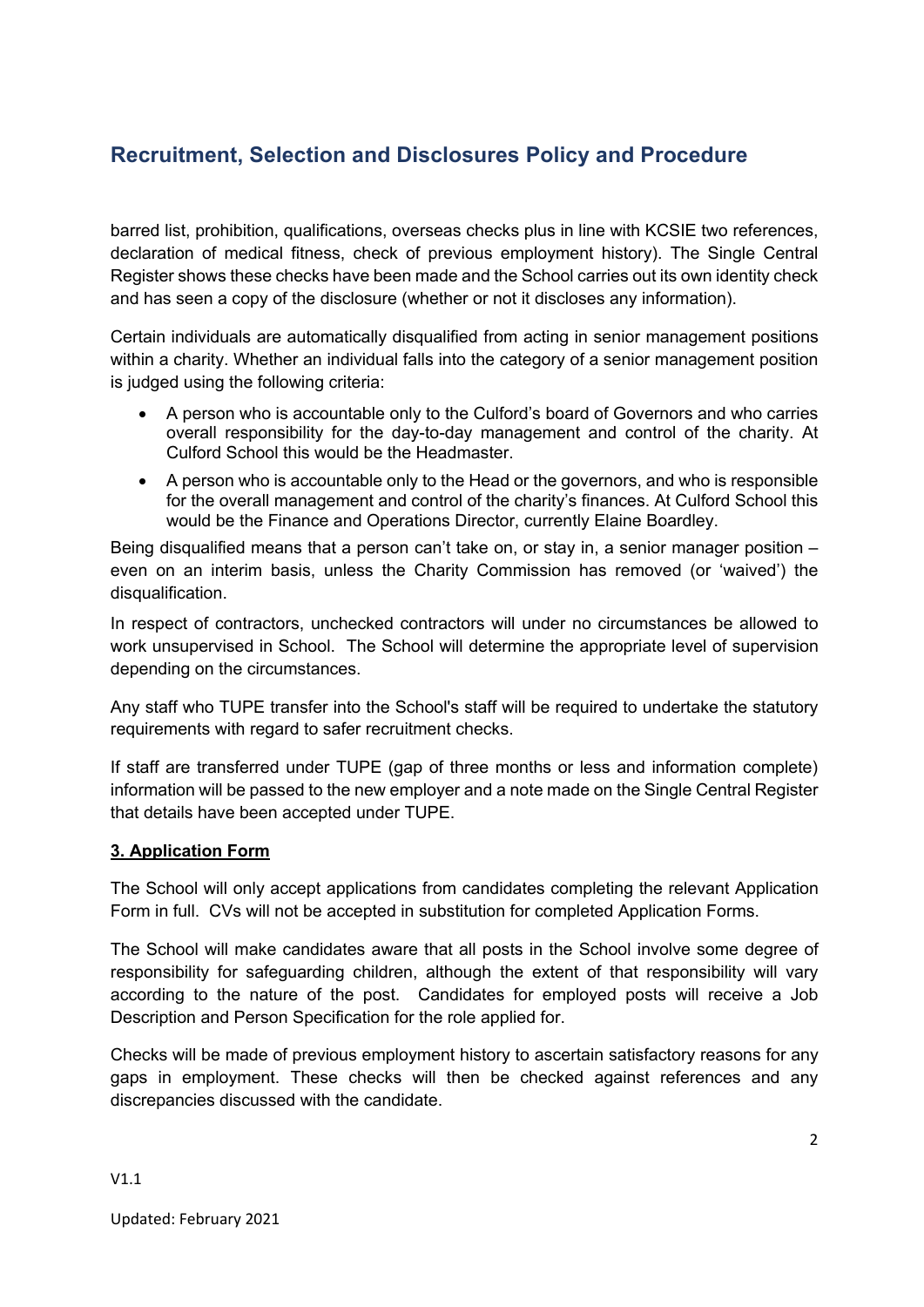The successful applicant will be required to complete a Disclosure Form from the Disclosure and Barring Service ("DBS") for the position and, where appropriate, a check of the Barred List will be undertaken. Any offer of employment will be conditional on obtaining such satisfactory checks. Additionally, successful applicants should be aware that they are required to notify the school immediately if they are any reasons why they should not be working with children. This includes any staff who are disqualified from childcare or registration

The statutory guidance "Disqualification under the Childcare Act 2006 (July 2018)" applies to those providing early years childcare or later years childcare, including before school and after school clubs, to children who have not attained the age of 8 AND to those who are directly concerned in the management of that childcare.

The school takes its responsibility to safeguard children very seriously and any staff member and/or successful candidate who is aware of anything that may affect his/her suitability to work with children must notify the School immediately. This will include notification of any convictions, cautions, court orders, reprimands or warnings he/she may receive.

Staff and/or successful candidates who are disqualified from childcare or registration may apply to Ofsted for a waiver of disqualification. Such individuals may not be employed in the areas from which they are disqualified, or involved in the management of those settings, unless and until such waiver is confirmed. Please speak to the Finance and Operations Manager for more details.

The School has a legal duty under section 26 of the Counter-Terrorism and Security Act 2015 to have 'due regard to the need to prevent people from being drawn into terrorism'. This is known at the Prevent duty. Schools are required to assess the risk of children being drawn into terrorism, including support for extremist ideas that are part of terrorist ideology. Accordingly, as part of the recruitment process, when an offer is made the offer will be subject to a Prevent duty risk assessment [more guidance for schools from the DfE on this can be found at:

https://www.gov.uk/government/uploads/system/uploads/attachment\_data/file/439598/preven t-duty-departmental-advice-v6.pdf].

If the candidate is currently working with children, on either a paid or voluntary basis, the School will ask their current employer about disciplinary offences, including disciplinary offences relating to children or young persons (whether the disciplinary sanction is current or time expired), and whether the candidate has been the subject of any child protection allegations or concerns and if so the outcome of any enquiry or disciplinary procedure.

If the candidate is not currently working with children but has done so in the past, the School will ask the previous employer about those issues. Where neither the current nor previous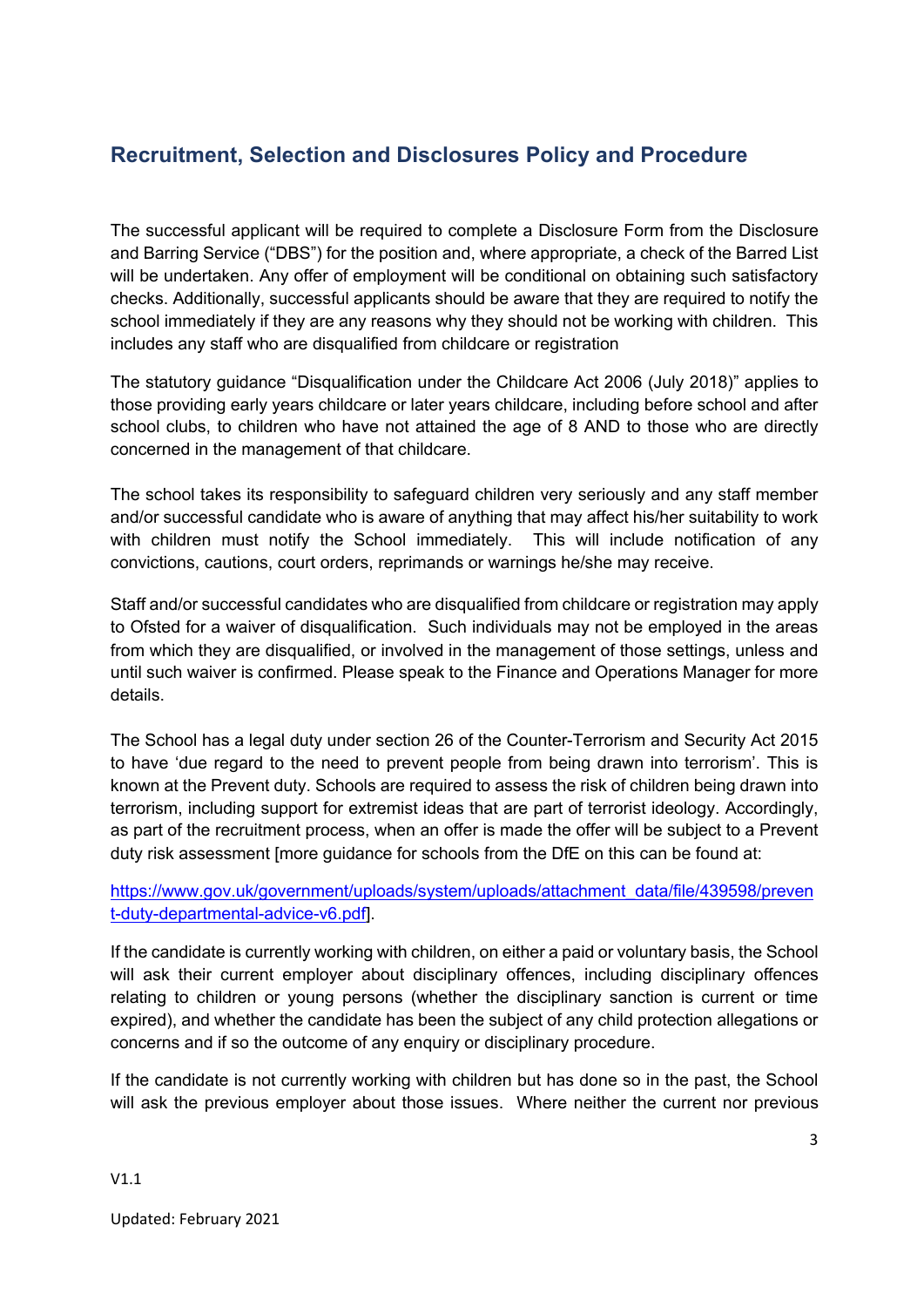employment has involved working with children, the School will still ask the current employer about the candidate's suitability to work with children. Where the candidate has no previous employment history, the School may request character references which may include references from the candidate's school or university.

All candidates should be aware that provision of false information is an offence and could result in the application being rejected or summary dismissal by the School if they have been appointed, and a possible referral to the police and/or DBS.

### **4. Invitation to Interview**

The School will short list applicants according to the relevance and applicability of their professional attributes and personal qualities to the role. Short-listed applicants will then be invited to attend a formal interview at which his/her relevant skills and experience will be discussed in more detail.

All formal interviews will have a panel of at least two people. At least one person on the appointment panel will have undertaken safer recruitment training. The Chair of Governors should chair the panel for appointments to the Executive. The interviewers involved will be required to state any prior personal relationship or knowledge of any of the candidates and a judgement will be made by the Chair as to whether or not an interviewer should withdraw from the panel. Should the Chair have a conflict of interest, the Vice Chair shall decide whether the Chair should withdraw from the panel.

The interview will be conducted in person and the areas which it will explore will include suitability to work with children.

Candidates who are shortlisted, are required to declare any relevant convictions, adult cautions or other matters which may affect their suitability to work with children before interview. As a result of amendments to the Rehabilitation of Offenders Act 1974 (exceptions order 1975) in 2013 and 2020, some minor offences are now protected (filtered) and should not be disclosed to potential employers, and employers cannot take these offences into account.

Candidates should read the information here before disclosing any information. If candidates are unsure whether they need to disclose criminal information, they should seek legal advice or they may wish to contact Nacro or Unlock for impartial advice. There is more information on filtering and protected offences on the Ministry of Justice website.

Nacro - https://www.nacro.org.uk/criminal-record-support-service/ or email helpline@nacro.org.uk or phone 0300 123 1999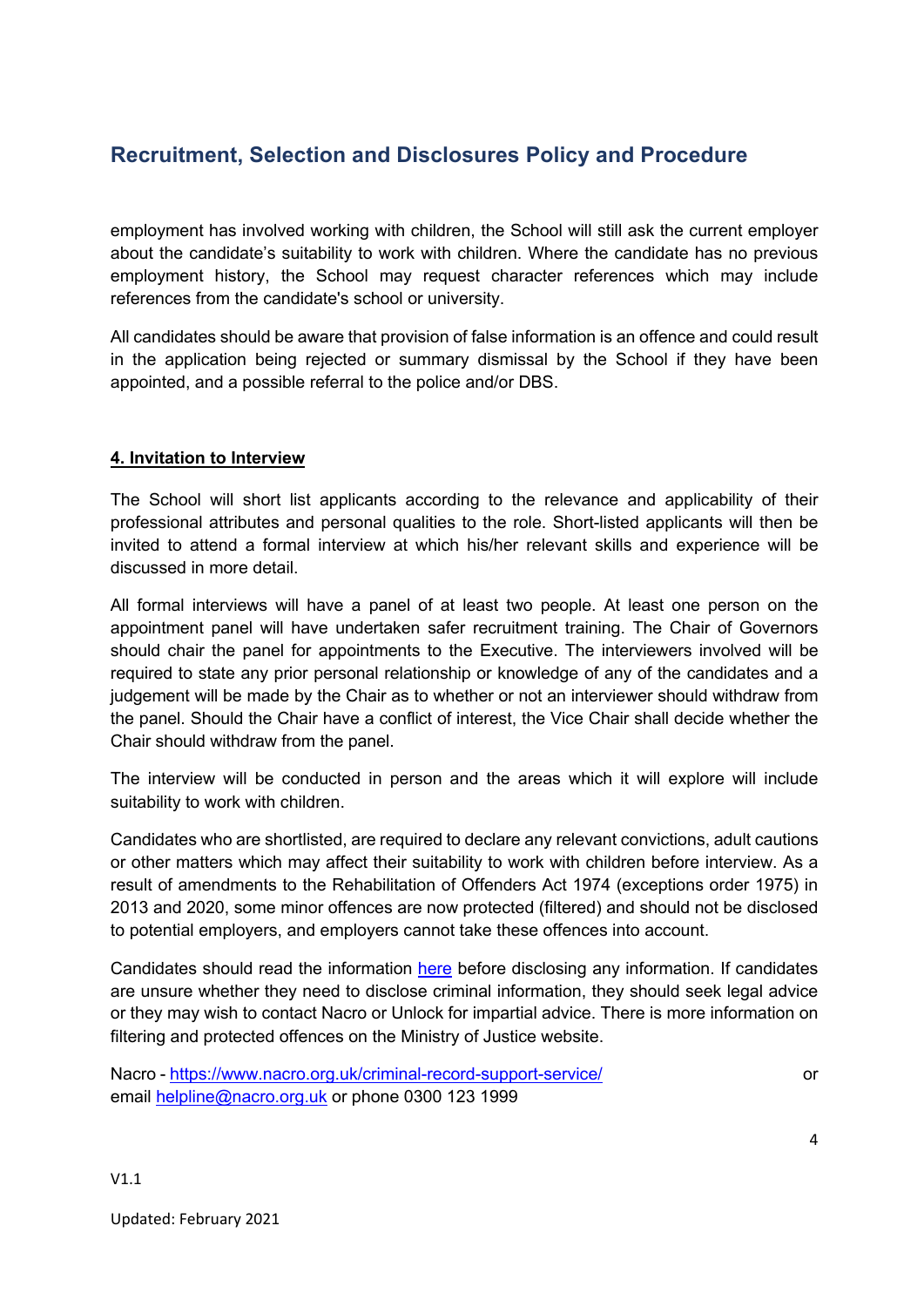### Unlock – http://hub.unlock.org.uk/contact/ phone 01634 247350 text 07824 113848

All candidates invited to interview must bring documents confirming any educational and professional qualifications that are necessary or relevant for the post (e.g. the original or certified copy of certificates, diplomas etc). Where originals or certified copies are not available for the successful candidate, written confirmation of the relevant qualifications must be obtained by the candidate from the awarding body.

The School requests that all candidates invited to interview also bring with them:

- **1.** A current driving licence including a photograph or a passport or a full birth certificate;
- **2.** A utility bill or financial statement issued within the last three months showing the candidate's current name and address;
- **3.** Where appropriate any documentation evidencing a change of name;
- **4.** Where applicable, proof of entitlement to work and reside in the UK.

**Please note that originals of the above are necessary. Photocopies or certified copies are not sufficient.** 

**Temporary changes to right to work checks were implemented during the height of the coronavirus pandemic to assist with safer recruitment where face to face contact was not possible in the usual way. Candidates should notify the School immediately if they are experiencing any issues with providing right to work information as a result of covid-19. The School may be able to initiate right to work checks on the basis of scanned images and live video links. Further guidance is available at https://www.gov.uk/guidance/coronavirus-covid-19-right-to-work-checks]**

Candidates with a disability who are invited to interview should inform the School of any necessary reasonable adjustments or arrangements to assist them in attending the interview.

#### **5. Conditional Offer of Appointment: Pre-Appointment Checks**

Any offer to a successful candidate will be conditional upon:

1. Receipt of at least two satisfactory references (if these have not already been received);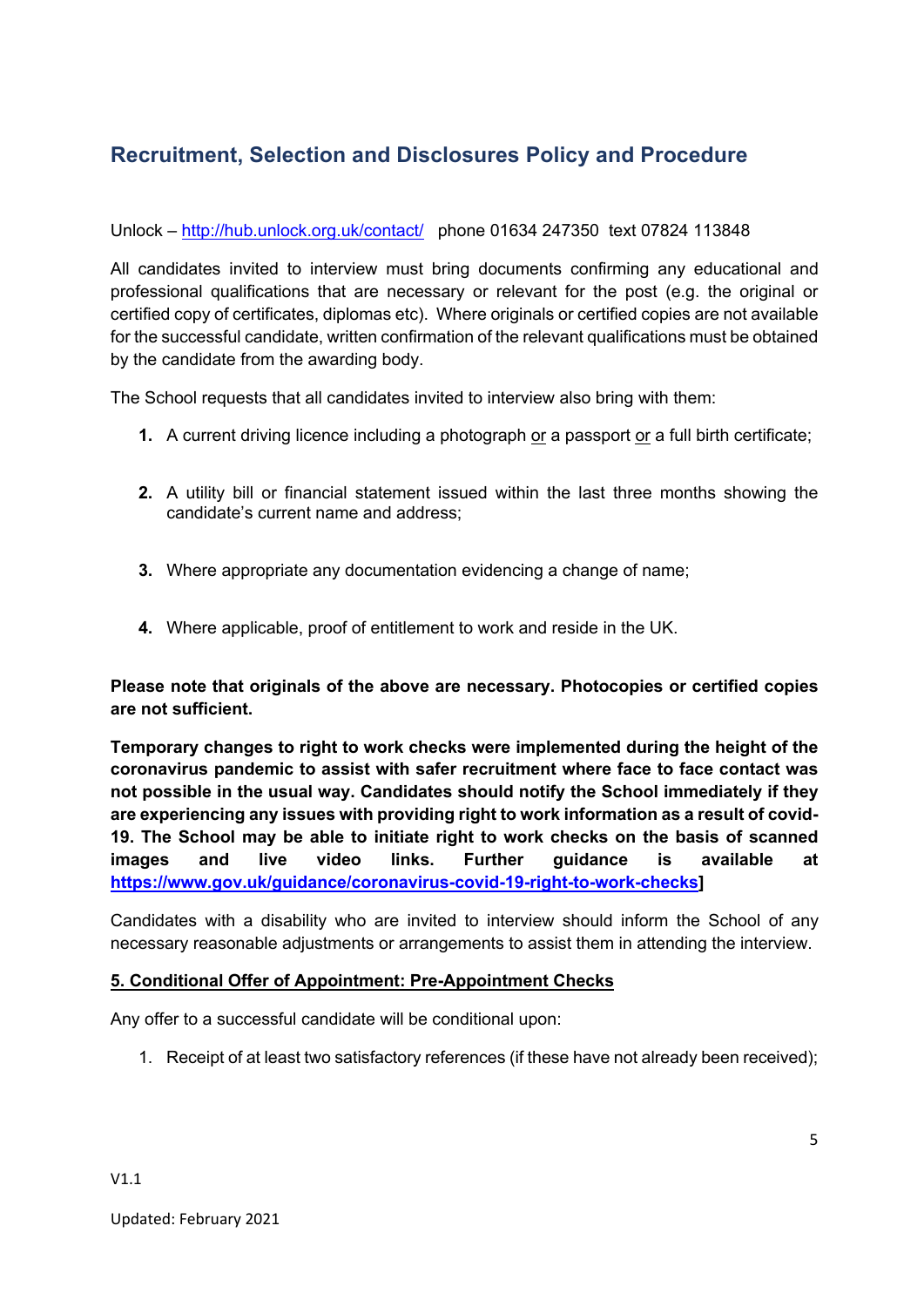- 2. Verification of identity and qualifications including, where appropriate, evidence of the right to work in the UK (if not already received);
- 3. A satisfactory enhanced DBS check and, if appropriate, a check of the Barred List maintained by the DBS;
- 4. For a candidate to be employed as a teacher, a check that that the candidate is not subject to a prohibition order issued by the Secretary of State or any sanction or restriction imposed (that remains current) by the historic General Teaching Council for England before its abolition in March 2012. Teaching work is defined in The Teachers' Disciplinary (England) Regulations 2012 to encompass:
	- Planning and preparing lessons and courses for pupils;
	- Delivering and preparing lessons to pupils;
	- Assessing the development, progress and attainment of pupils; and
	- Reporting on the development, progress and attainment of pupils;
- 5. Verification of professional qualifications, including Qualified Teacher Status, where appropriate;
- 6. Verification of successful completion of statutory induction period (for teaching posts applies to those who obtained QTS after 7 May 1999);
- 7. *Where the successful candidate has worked or been resident overseas:* Such checks and confirmations as the School may consider appropriate so that any relevant events that occurred outside the UK can be considered. *For an EEA teaching candidate:* This shall include the candidate providing the School with proof of his/her past conduct as a teacher in the form of a letter of professional standing from the professional regulating authority in the country in which s/he has worked;
- 8. Evidence of satisfactory medical fitness;
- 9. Candidates to be employed in early years or later years settings Confirmation that the candidate is not disqualified from providing childcare as set out in the statutory guidance "Disqualification under the Childcare Act 2006 (July 2018)" **OR** Receipt of a signed Staff Suitability Declaration form showing that the candidate is not disqualified from providing childcare as set out in the statutory guidance "Disqualification under the Childcare Act 2006 (July 2018)";

V1.1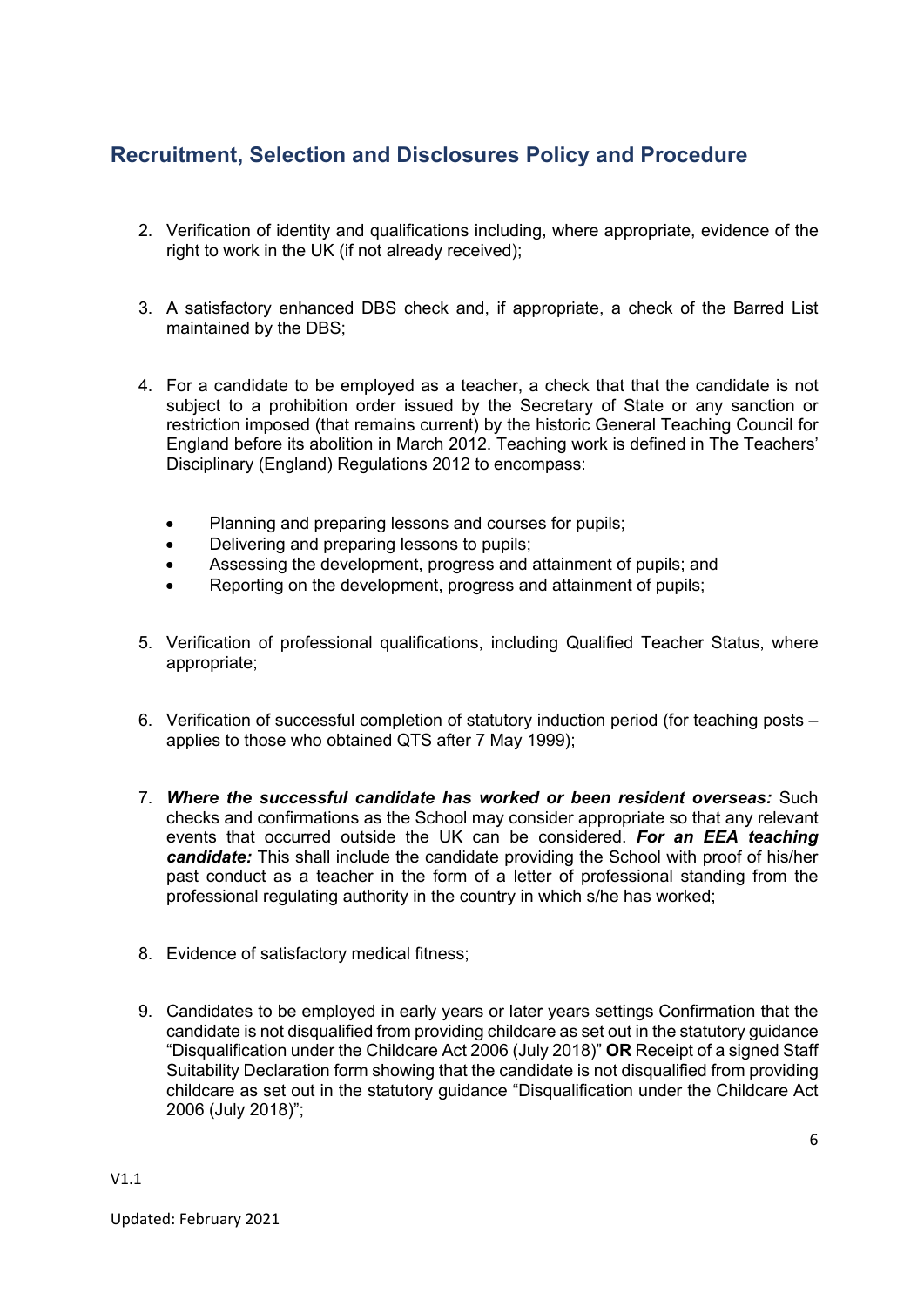- 10. For a candidate to be employed into a senior management position as set out above under "Scope of this Policy", receipt of a signed "senior charity manager positions: automatic disqualification declaration" confirming that the candidate is not disqualified from acting in a senior management position for a charity in accordance with the automatic disqualification rules for charities.
- 11. Where the successful candidate will be taking part in the management of the school, a check will be carried out under section 128 of the Independent Educational Provision in England (Prohibition on Participation in Management) Regulations 2014. This applies to all Governors, Senior Management Team and teaching heads of department[; and

It is the School's practice that a successful candidate must complete a pre-employment health questionnaire. The information contained in the questionnaire will then be held by the School in strictest confidence and processed in accordance with the Recruitment Privacy Notice and Data Protection Policy. This information will be reviewed against the Job Description and the Person Specification for the particular role, together with details of any other physical or mental requirements of the role i.e. proposed workload, extra-curricular activities, and/or layout of the School.

The School is aware of its duties under the Equality Act 2010. No job offer will be withdrawn without first consulting with the applicant, considering medical evidence and considering reasonable adjustments.

### **6. References**

The School will seek the references referred to in section 5 above for shortlisted candidates (including internal applicants) and may approach previous employers for information to verify particular experience or qualifications, before interview. One of the references must be from the applicant's current or most recent employer. References must be received by a senior person with appropriate authority. If the candidate does not wish the School to take up references in advance of the interview, they should notify the School at the time of applying.

The School will ask all referees if the candidate is suitable to work with children.

The School will only accept references obtained directly from the referee and it will not rely on references or testimonials provided by the applicant or on open references or testimonials. The School will verify all references. Where references are received electronically, the School will ensure they originate from a legitimate source.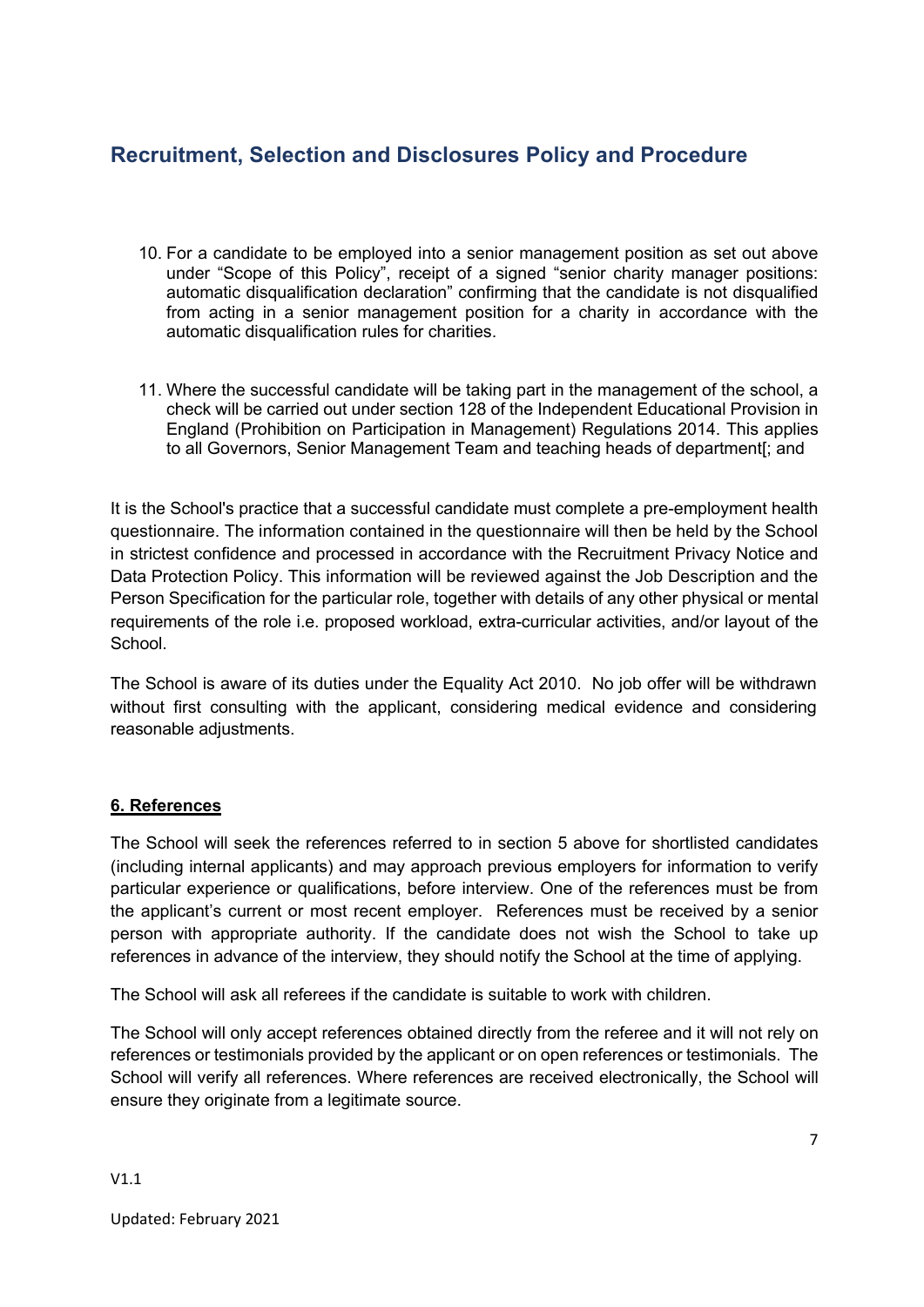The School will compare any information provided by the referee with that provided by the candidate on the Application Form. Any inconsistencies will be discussed with the candidate.

### **7. Criminal Records Policy**

The School will refer to the Department for Education ("DfE") document, 'Keeping Children Safe in Education' and any amended version in carrying out the necessary required DBS checks.

The School complies with the provisions of the DBS Code of Practice, a copy of which may be obtained on request, or accessed here:

https://www.gov.uk/government/publications/dbs-code-of-practice.

There are limited circumstances where the school will accept a check from another educational institution which are as follows:

This is where the new member of staff ("M") has worked in:  $-$ 

- (a) A school or a maintained school in England in a position which brought M regularly into contact with children or young persons;
- (b) A maintained school in England in a position to which M was appointed on or after May 2006 and which did not bring M regularly into contact with children or young persons; or
- (c) An institution within the further education sector in England or in a 16 to 19 Academy in a position which involved the provision of education or which brought M regularly into contact with children or young persons,

during a period which ended not more than three months before M's appointment.

In these circumstances the school may apply for a disclosure but is not required to do so. A new, separate barred list check will be obtained.

#### **DBS Update Service**

Where an applicant subscribes to the DBS Update Service the applicant must give consent to the school to check there have not been changes since the issue of a disclosure certificate. A barred list check will still be required.

#### **If disclosure is delayed**

V1.1

Updated: February 2021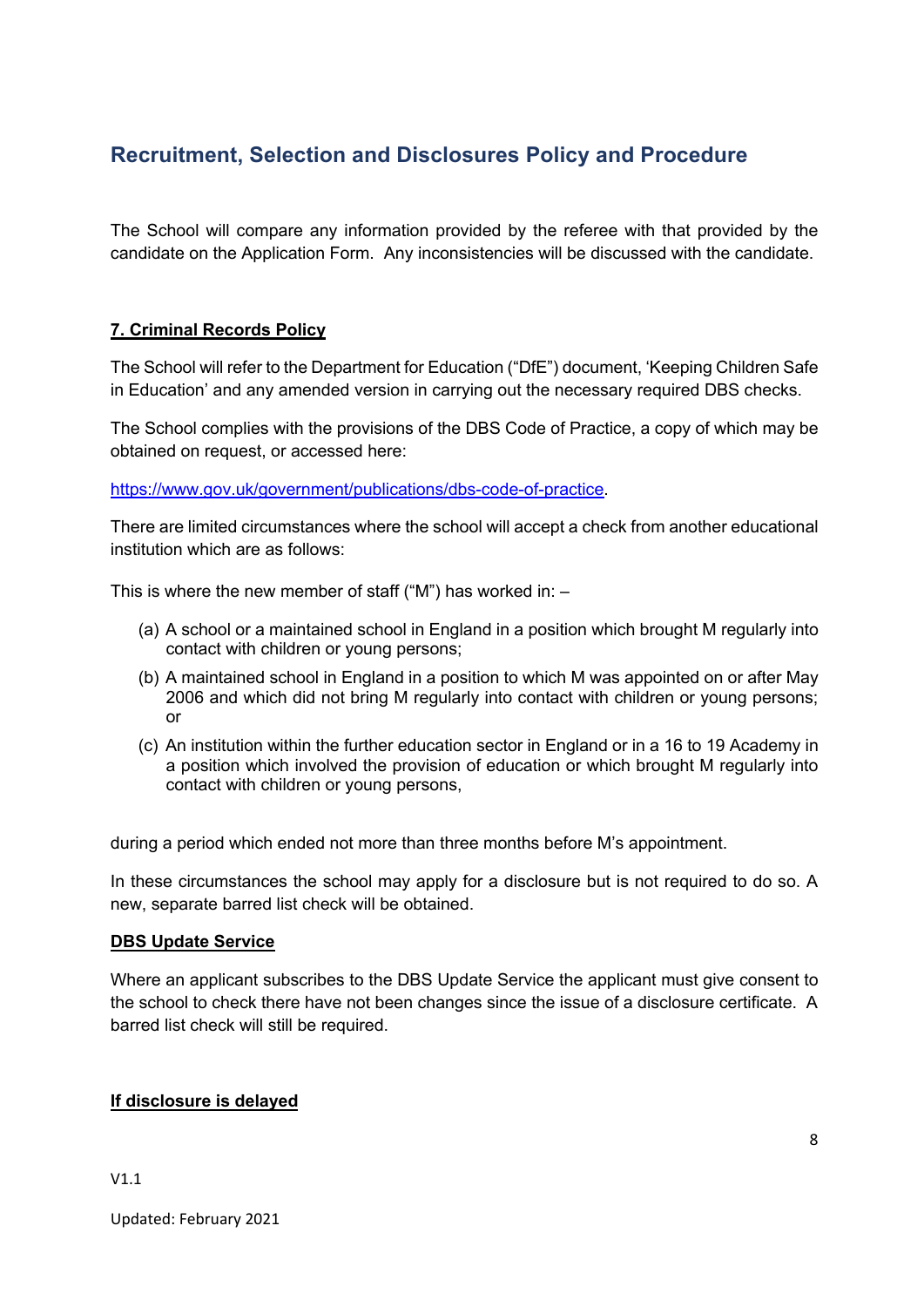A short period of work is allowed under controlled conditions, at the Headmaster's discretion. However, if an 'enhanced disclosure' is delayed, a Headmaster may allow the member of staff to commence work:

- Without confirming the appointment;
- After a satisfactory check of the barred list if the person will be working in regulated activity and all other relevant checks (including any appropriate prohibition checks) having been completed satisfactorily;
- Provided that the DBS application has been made in advance;
- With appropriate safeguards taken (for example, loose supervision);
- Safeguards reviewed at least every two weeks:
- The person in question is informed what these safeguards are;
- A safeguarding risk assessment is undertaken; and
- It is recommended, but is not a requirement, that a note is added to the single central register and evidence kept of the measures put in place.

#### **8. Retention, Security of Records and Data Protection Obligations**

The School will comply with its obligations regarding the retention and security of records in accordance with the DBS Code of Practice and its obligations under its Data Protection Policy. Copies of DBS certificates will not be retained for longer than 6 months.

The School will comply with its data protection obligations in respect of the processing of criminal records information. More information on this is included in the Recruitment Privacy Notice and the Data Protection Policy.

### **Appendix**

#### **Policy on the Recruitment of Ex-Offenders**

The School will not unfairly discriminate against any candidate for employment on the basis of conviction or other details revealed. The School makes appointment decisions on the basis of merit and ability. If an individual has a criminal record this will not automatically bar him/her from employment within the School. Instead, each case will be decided on its merits in accordance with the objective assessment criteria set out below.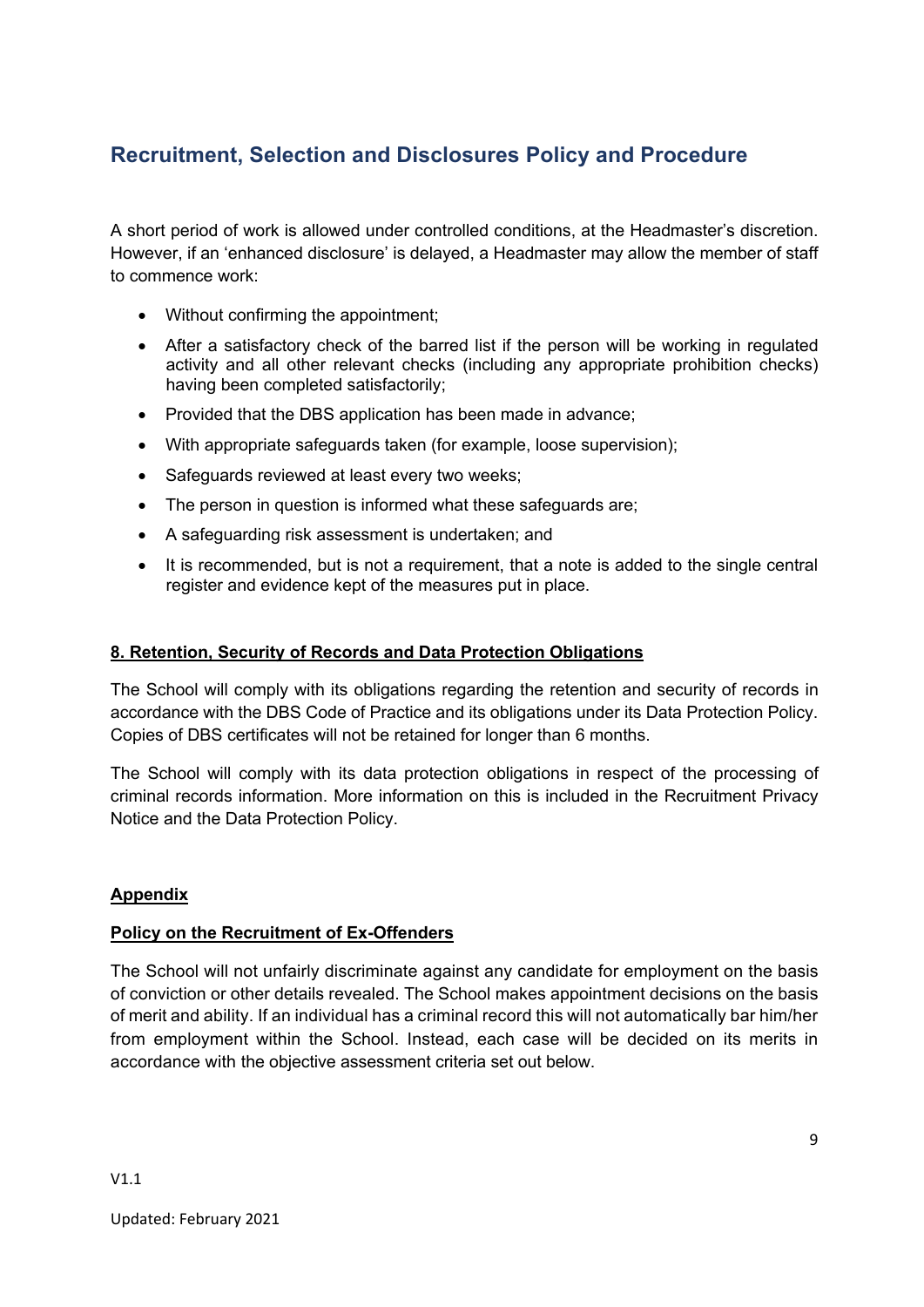All candidates should be aware that provision of false information is an offence and could result in the application being rejected or summary dismissal if they have been appointed, and a possible referral to the police and/or DBS.

Under the relevant legislation, it is unlawful for the School to employ anyone who is included on the lists maintained by the DBS of individuals who are considered unsuitable to work with children. In addition, it will also be unlawful for the School to employ anyone who is the subject of a disqualifying order made on being convicted or charged with the following offences against children: murder, manslaughter, rape, other serious sexual offences, grievous bodily harm or other serious acts of violence. It is also unlawful for the School to knowingly employ someone who works in the relevant settings and is disqualified from providing childcare under the statutory guidance "Disqualification under the Childcare Act 2006 (July 2018)".

It is a criminal offence for any person who is disqualified from working with children to attempt to apply for a position within the School. The School will report the matter to the Police and/or the DBS if:

- the School receives an application from a disqualified person;
- is provided with false information in, or in support of, an applicant's application; or
- the School has serious concerns about an applicant's suitability to work with children.

In the event that relevant information (whether in relation to previous convictions or otherwise) is volunteered by an applicant during the recruitment process or obtained through a disclosure check, the School will consider the following factors before reaching a recruitment decision:

- whether the conviction or other matter revealed is relevant to the position in question;
- whether the conviction or caution is 'protected' as defined by the Rehabilitation of Offenders Act 1974 (Exceptions) Order 1975 (Amendment) (England and Wales) Order 2020 (if yes, it will not be taken into account);
- the seriousness of any offence or other matter revealed;
- the length of time since the offence or other matter occurred;
- whether the applicant has a pattern of offending behaviour or other relevant matters;
- whether the applicant's circumstances have changed since the offending behaviour or other relevant matters;
- in the case of disqualification from providing childcare, whether the applicant has or is able to obtain an Ofsted waiver from disqualification; and
- the circumstances surrounding the offence and the explanation(s) offered by the convicted person.

If the post involves regular contact with children, it is the School's normal policy to consider it a high risk to employ anyone who has been convicted at any time of any the following offences:

V1.1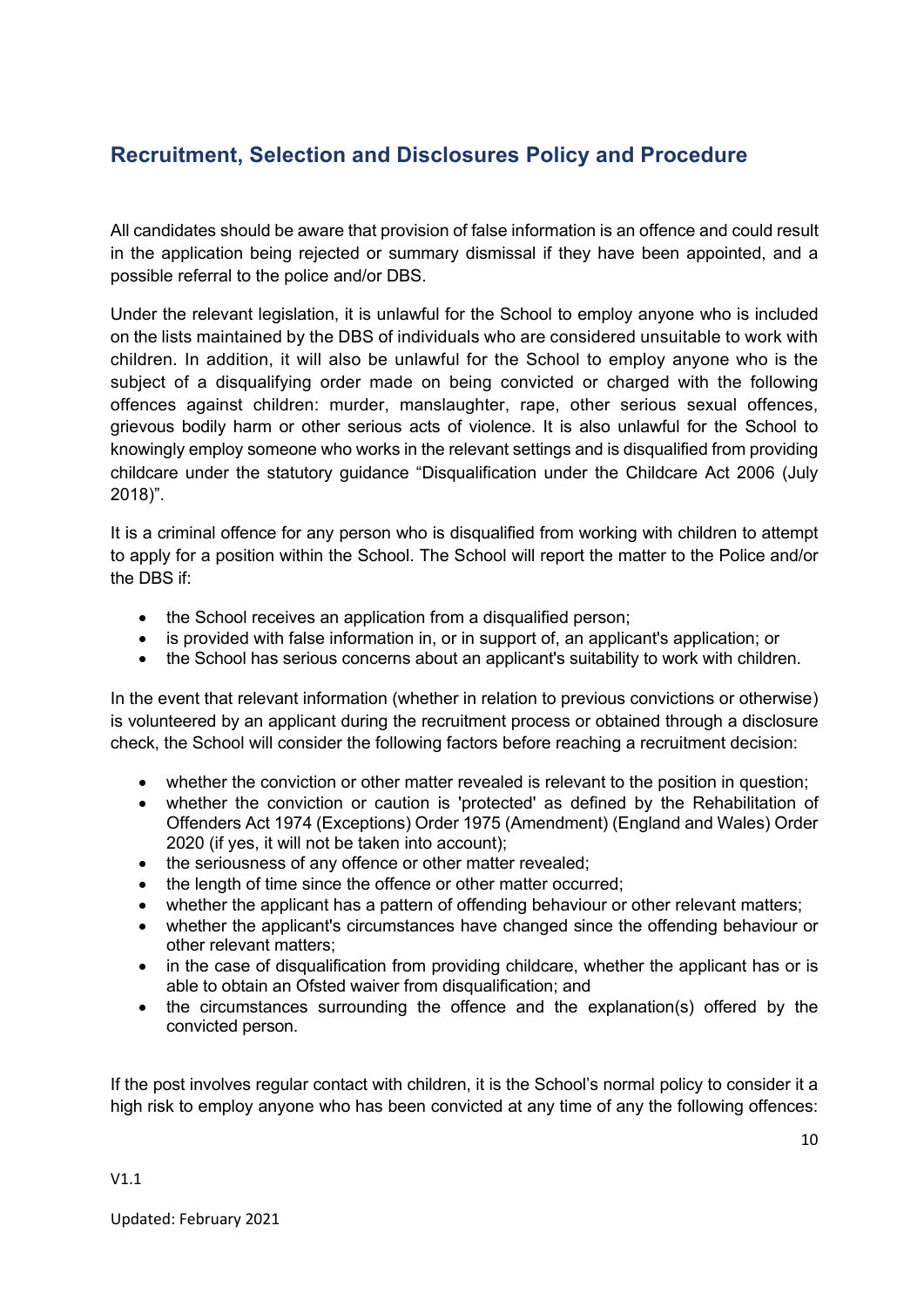murder, manslaughter, rape, other serious sexual offences, grievous bodily harm or other serious acts of violence, serious class A drug related offences, robbery, burglary, theft, deception or fraud.

If the post involves access to money or budget responsibility, it is the School's normal policy to consider it a high risk to employ anyone who has been convicted at any time of robbery, burglary, theft, deception or fraud.

If the post involves some driving responsibilities, it is the School's normal policy to consider it a high risk to employ anyone who has been convicted of drink driving.

V1.1